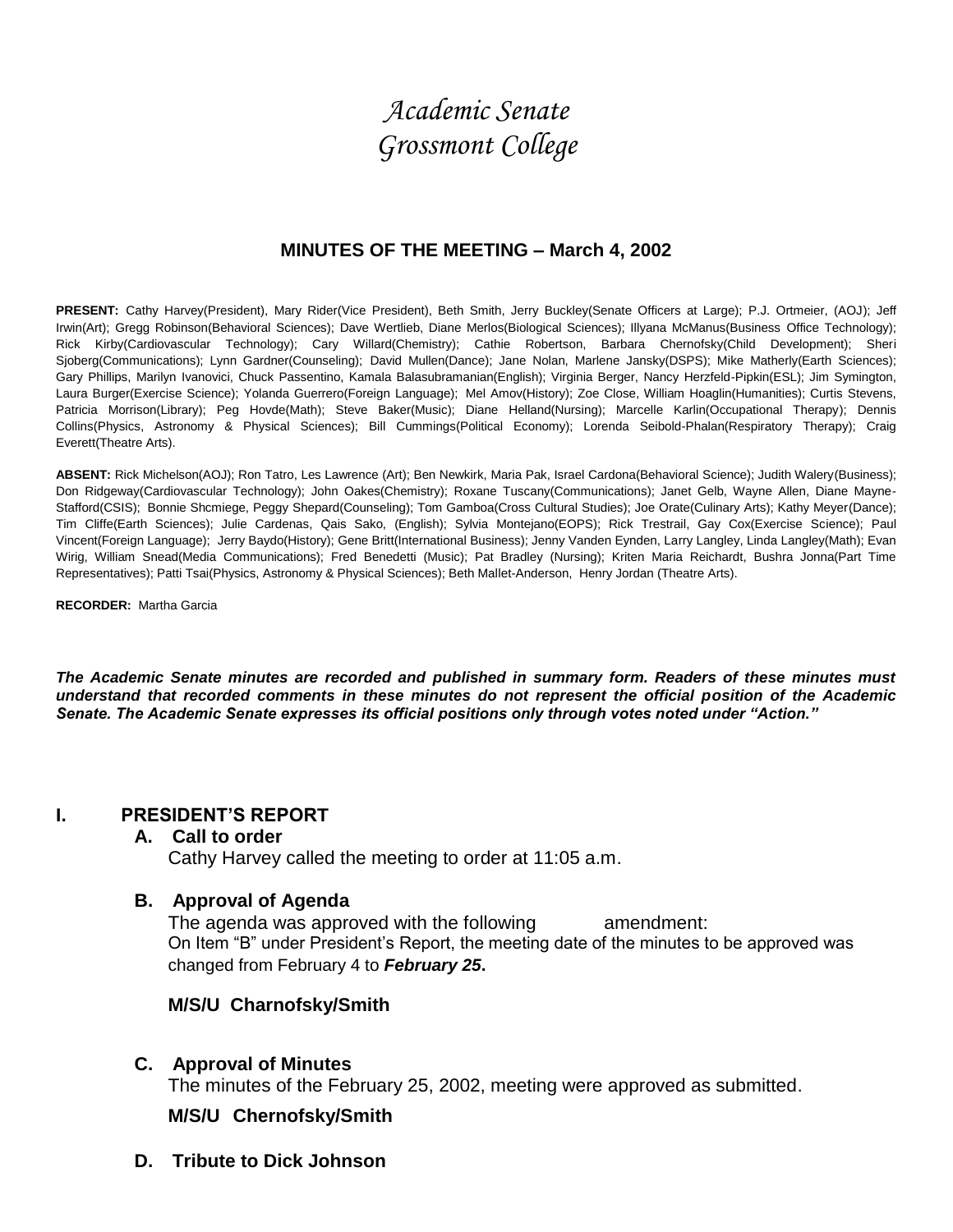The United Faculty and the Academic Senate gave tribute to Dick Johnson who passed away on December 11, 2001. Dick was a full-time Librarian with Grossmont College from September 1966 until he retired in July 2001. He was awarded emeritus status by the Academic Senate and acknowledged so by the board posthumously. Dr. Curtis Stevens, History Professor and Librarian, spoke of Dick's great virtues and accomplishments during Dick's many years serving Grossmont College. Dr. Stevens read aloud a plaque prepared by the United Faculty and the Academic Senate; he then delivered it to Dick's wife, Mrs. Jackie Johnson. She was accompanied by Dick's two brothers and their wives. Mrs. Johnson received the plaque with great appreciation and thanked the United Faculty and the Academic Senate for their recognition to her husband.

## **E. Board Presentation made by the Music Department**

Cathy Harvey thanked Shannon O'Dunn, the Communication and Fine Arts Dean, as well as Steve Baker, Randy Tweed, Marion Rodewald and Kathleen Scheide of the Music Department for their outstanding presentation to the Governing Board. She explained that members from the Governing Board attended a classroom performance where students had the opportunity to demonstrate their keyboard and singing talents that they had acquired in class. Also, Kathleen Scheide played the harpsichord. The Governing Board was very pleased with the presentation.

## **F. Instructional Divisions Administrative Structure Study Committee Update**

The Instructional Administrative Structure Study Committee plans to explore the following areas:

- To look at ways in which the current U.F. contract may be implemented to lessen the overwhelming burden of evaluations performed by the deans.
- To continue to divide evaluation responsibilities amongst deans evenly.
- To continue with the reassignment of special assignments from within the Humanities Division.
- To develop a proposal for a permanent secretarial position for all deans.

Cathy asked for senators' feedback and asked them to contact her with any new ideas related to dividing the divisions in a manner whereby faculty could support such a change.

## **G. Report on Educational Master Plan**

## **Presented by Jerry Buckley and Beth Smith**

To facilitate accurate data collection for the Educational Master Plan, a document that integrates the Strategic Plan into the Educational Master Plan was developed. Jerry Buckley presented the pilot project at the November 19 Academic Senate meeting. The document was successfully implemented, and Jerry Buckley and Beth Smith reported on the results at today's meeting. They distributed one handout with detailed Educational Master Plan study results and another explaining the association of strategic goals and objectives to prioritized activities. Jerry and Beth presented overheads of the two handouts and explained how the information had been obtained. Senators congratulated them for their hard work.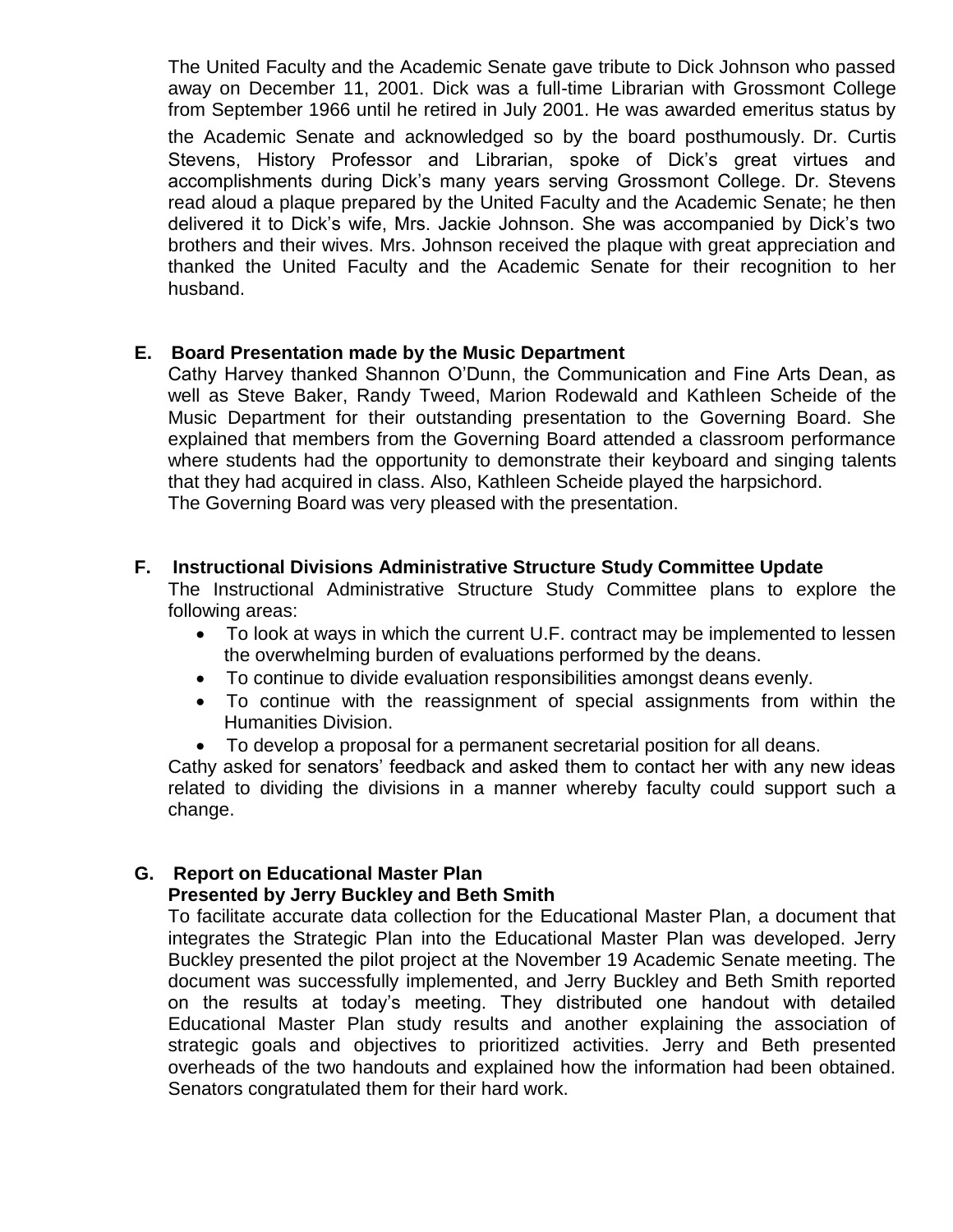# **II. ACTION ITEMS**

## **A. Committee Membership Endorsement**

- 1. Professional Relations Committee
	- Theresa Ford Counseling
	- Deborah Lim Counseling

## **M/S/U Wertlieb/Montejano**

## **III. INFORMATION ITEMS**

## **A. Enhanced Staffing Criteria Presented by Bill Bradley**

At the February 25 Academic Senate meeting, the senate unanimously approved the new Faculty Staffing Committee criteria with the condition that Bill Bradley present another criteria that would consider departments that do not generate WSCH. The overall number of students at Grossmont College will serve as the basis to determine the number of positions that would best serve such areas as EOPS, DSPS, Counseling, and the library.

## **B. Program Review Presented by Dean Colli**

Dean Colli distributed the Spring and Fall 2000 Program Review Report to the Academic Senate. Enclosed in this report are the commendations and recommendations as well as basic data for the following departments:

- CSIS
- FACS/Culinary Art
- Child Development
- Marketing, Management & International Business
- Business
- Administration of Justice

He reviewed each program, highlighting some of the recommendations that were made to each by the Program Review committee, with a focus on departmental response or follow-up to those recommendations.

Dr. Colli also acknowledged the department chairs for completing the Program Review process. Additionally, he praised the Program Review Committee members, congratulating them for the commendations given by the Accreditation Commission for their fine work on the Program Review Handbook.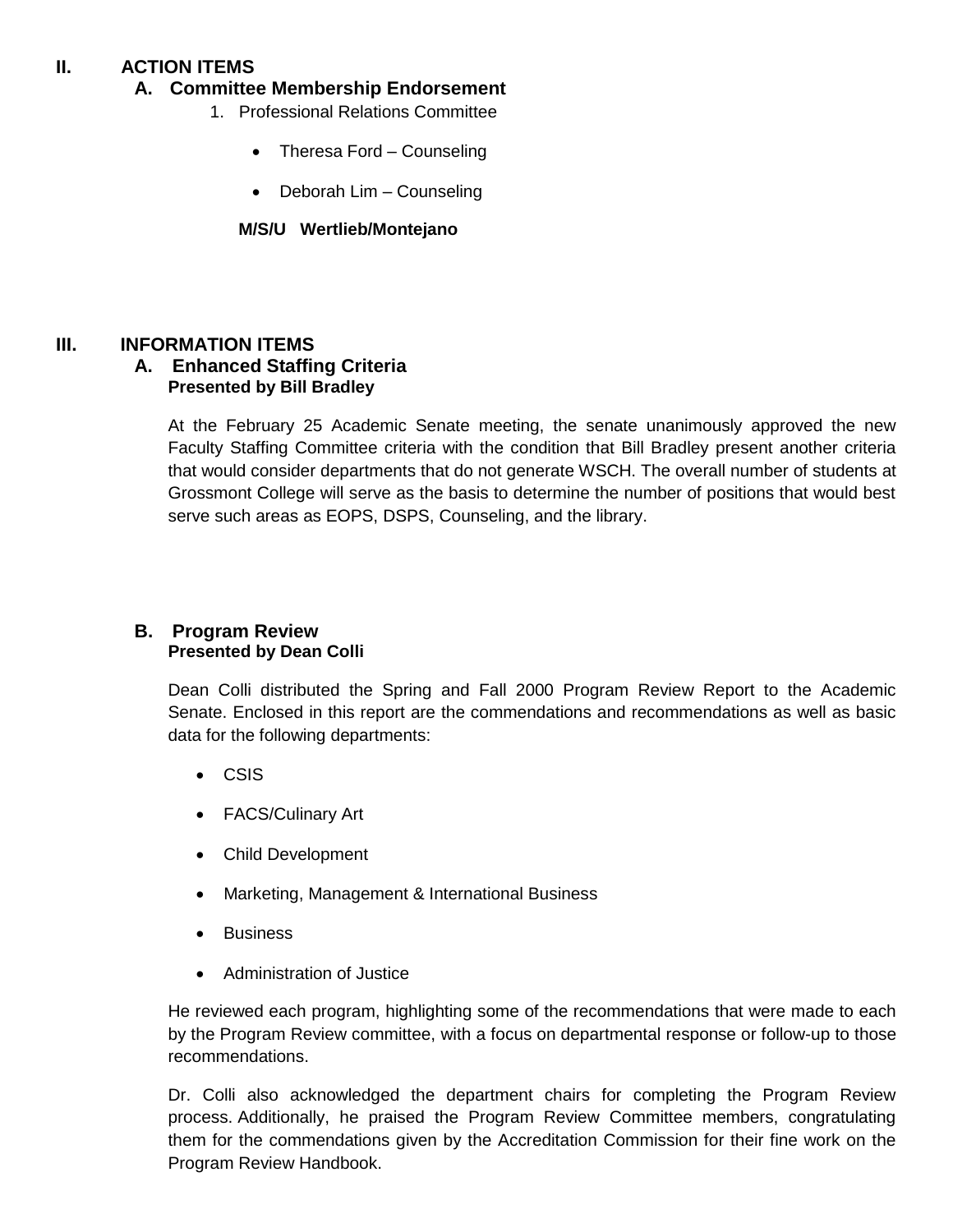# **IV. COMMTTEE REPORTS**

## **A. Staff Development**

#### **Presented by Nelson Paler and Barbara Chernofsky**

At the February 25 Academic Senate meeting, Barbara reported that the Staff Development Committee has a different plan for next fall's flex week, which stipulates three-hour workshops Monday through Friday with only one topic each day. Barbara distributed a handout that lists different topics that might be considered. She asked senators to mark the topics they consider worthy of discussion, to add those not considered on the list, and to submit additional ideas to the Professional Development Committee.

Nelson Paler presented a proposal for faculty development, which is entitled *"Career Faculty Development, A Modest Proposal"* and includes the following stages and components:

#### **Five stages – From Hiring to Retirement**

- 1. The new professor Entering the academic world
- 2. Early Academic Career Making a name at Grossmont College
- 3. Accepting a career plateau or setting new goals
- 4. Leaving a legacy
- 5. Post-retirement Staying engaged

#### **Three components**

- 1. Individual Faculty Development Plan
- 2. Annual Calendar of Staff Development Activities
- 3. Faculty Development Database

Nelson distributed the following handouts:

- 1. A History of Faculty Development in Community College
- 2. A comprehensive Plan for Faculty Development
- 3. Annotated Bibliography of Sources
- 4. Copies of his proposal's Power Point presentation